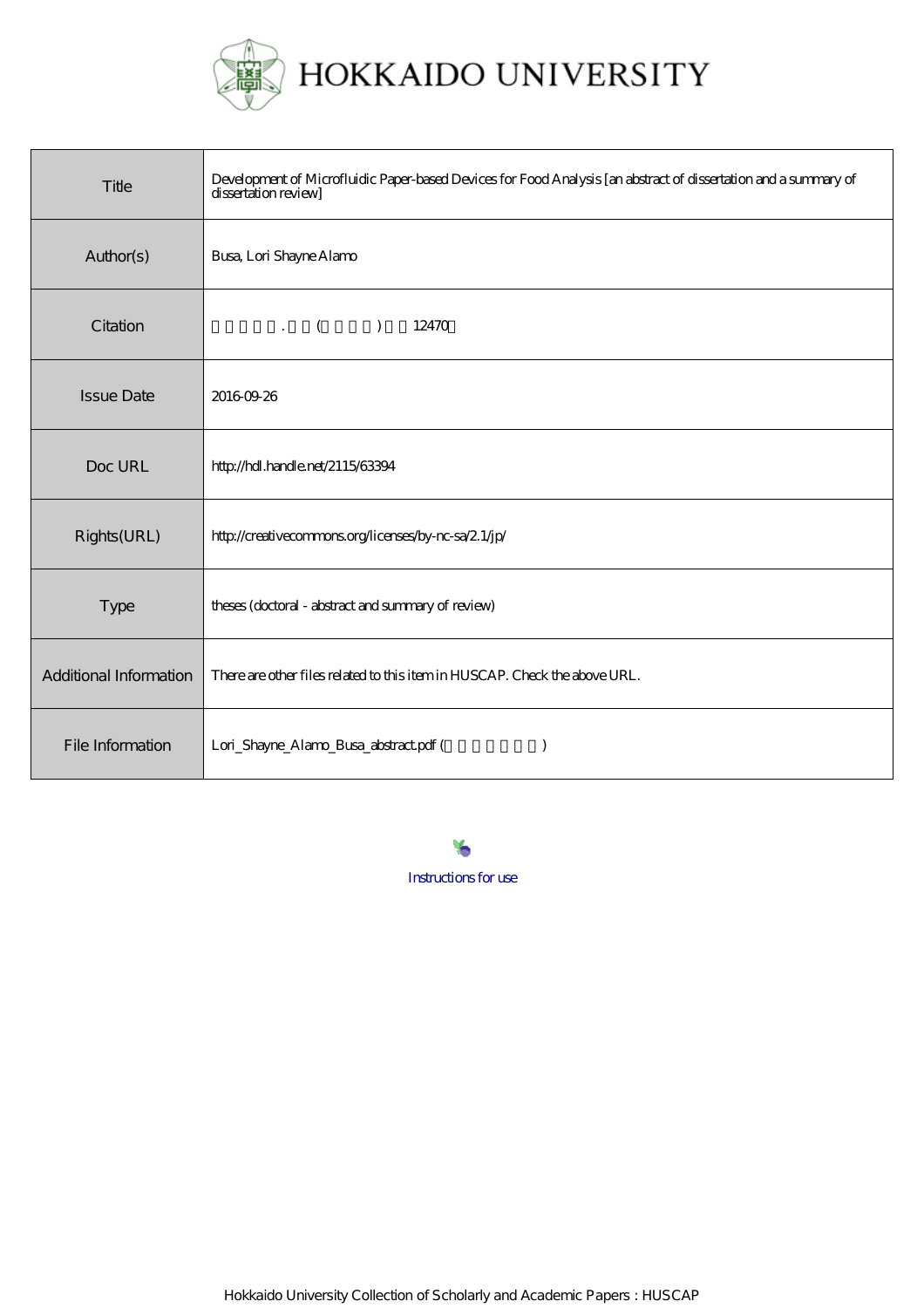## 学 位 論 文 内 容 の 要 旨

## 博士の専攻分野の名称 博士(総合化学) 氏名 ブサ ロリ シエン アラモ

学 位 論 文 題 名

Development of Microfluidic Paper-based Devices for Food Analysis (食品分析のためのマイクロ流体ペーパーデバイスの開発)

Food and water contamination cause safety and health concerns to both animals and humans. Conventional methods for monitoring food and water contamination are often laborious and require highly skilled technicians to perform the measurements, making the quest for developing simpler and cost-effective techniques for rapid monitoring incessant. Since the pioneering works of Whitesides' group from 2007, interest has been strong in the development and application of microfluidic paper-based analytical devices (μPADs) for food and water analysis, which allow easy, rapid and cost-effective point-of-need screening of the targets. Several methods of detection using μPADs have been developed so far including colorimetric, electrochemical, fluorescence, chemiluminescence, and electrochemiluminescence techniques for food and water analysis. In this research, we have developed μPADs for the detection of aflatoxin  $B_1$  (AFB<sub>1</sub>), a highly toxic and carcinogenic foodborne substance and the most toxic aflatoxin produced by *Aspergillus* fungi, via a simple colorimetric competitive immunoassay.  $AFB<sub>1</sub>$  is a common contaminant in a variety of agricultural as well as processed food products including peanuts, corn and other grains, cottonseed meal, as well as animal feeds. The maximum permissible levels set by several food agencies are 5  $\mu$ g kg<sup>-1</sup> for AFB<sub>1</sub> and 20  $\mu$ g kg<sup>-</sup> <sup>1</sup> for total aflatoxins. However, more rigorous regulations for  $AFB<sub>1</sub>$  and total aflatoxins in groundnuts, nuts, dried fruits and cereals have been set to 2  $\mu$ g kg<sup>-1</sup> and 4  $\mu$ g kg<sup>-1</sup>, respectively, by the European Union. Hence, it is highly necessary to device a practical method to detect  $AFB<sub>1</sub>$  for food safety and monitoring.

In this context, the general introduction including the research theme and objectives are described in Chapter 1.

In chapter 2, the development of a simple, portable assay system using μPADs coupled with colorimetric detection for rapid measurements is described. The properties of different paper substrates are investigated first to determine which type of paper would be the most suitable for the fabrication of the μPADs. Simultaneous detection of horseradish peroxidase (HRP) is demonstrated using a single μPAD, which is fabricated through photolithography. The test regions are immobilized with 3,3',5,5'-tetramethylbenzidine for HRP assay. The detection range obtained with the proposed system covers HRP concentrations from 0.37 to 124 fmol (or 3 to 1000 ng mL<sup>-1</sup>). The detection limit (blank + 3 $\sigma$ ) for HRP is calculated to be 0.69 fmol (or 5.58 ng mL<sup>-1</sup>) through a 4-parameter logistic nonlinear regression. The findings obtained using the developed system suggest that μPAD assay systems for simple but highly